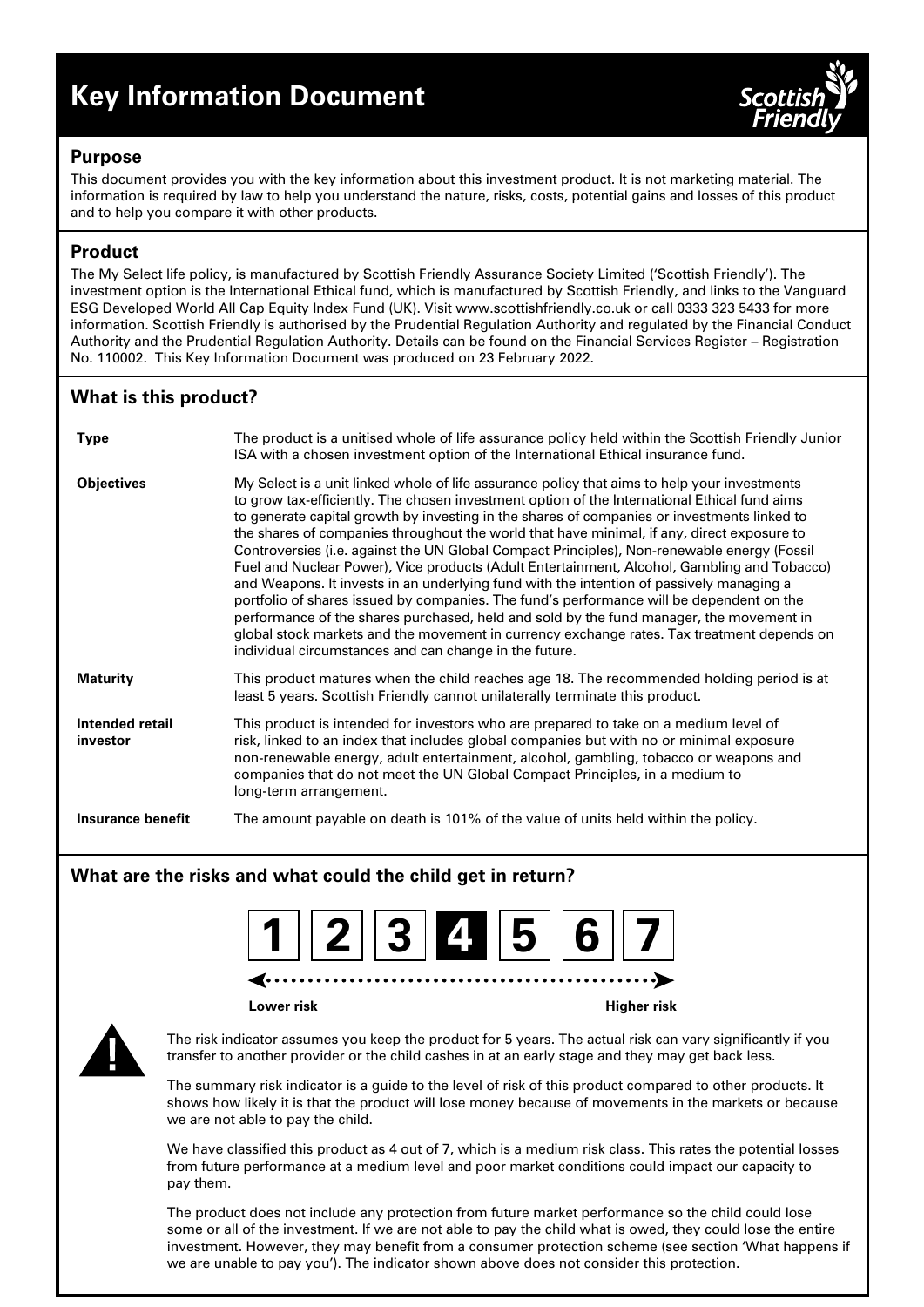| <b>Performance scenarios</b> |                                                                       |                     |                     |                                            |  |  |
|------------------------------|-----------------------------------------------------------------------|---------------------|---------------------|--------------------------------------------|--|--|
| Investment                   | £10,000                                                               | 1 Year              | 3 Years             | 5 Years<br>(Recommended<br>holding period) |  |  |
| <b>Survival scenarios</b>    |                                                                       |                     |                     |                                            |  |  |
| <b>Stress</b>                | What the child might get back after costs<br>Average return each year | £1,629<br>$-83.71%$ | £5,576<br>$-17.69%$ | £4,673<br>$-14.11%$                        |  |  |
| Unfavourable                 | What the child might get back after costs<br>Average return each year | £8,979<br>$-10.21%$ | £9,530<br>$-1.59%$  | £10,659<br>1.28%                           |  |  |
| <b>Moderate</b>              | What the child might get back after costs<br>Average return each year | £11.081<br>10.81%   | £13,701<br>11.07%   | £16.988<br>11.18%                          |  |  |
| Favourable                   | What the child might get back after costs<br>Average return each year | £13,605<br>36.05%   | £19,591<br>25.13%   | £26.940<br>21.92%                          |  |  |
| <b>Death scenario</b>        |                                                                       |                     |                     |                                            |  |  |
| Upon death                   | What the child's beneficiaries might get<br>back after costs          | £11.192             | £13,838             | £17,158                                    |  |  |

This table shows the money the child could get back over the next 5 years, under different scenarios, assuming that you invest £10,000. The scenarios shown illustrate how your investment could perform. You can compare them with the scenarios of other products. The scenarios presented are an estimate of future performance based on evidence from the past on how the value of this investment varies, and are not an exact indicator. What the child gets will vary depending on how the market performs and how long you keep the product. The stress scenario shows what the child might get back in extreme market circumstances, and it does not take into account the situation where we are not able to pay them.

The figures shown include all the costs of the product itself. The figures do not take into account their personal tax situation, which may also affect how much they get back. The maximum loss would be that they lose all of the investment.

## **What happens if Scottish Friendly is unable to pay out?**

If you buy a policy with Scottish Friendly and we cannot pay the full amount due, the child may be entitled to compensation under the Financial Services Compensation Scheme. The maximum level of compensation for claims against firms declared in default is 100% of the claim with no upper limit.

## **What are the costs?**

The Reduction in Yield (RIY) shows what impact the total costs you pay will have on the investment return the child might get. The total costs take into account one-off, ongoing and incidental costs.

The amounts shown here are the cumulative costs of the product itself, for three different holding periods. They include potential early exit penalties. The figures assume you invest £10,000 at outset. The figures are estimates and may change in the future.

#### **Table 1: Costs over time**

The person selling you or advising you about this product may charge you other costs. If so, we will provide you with information about these costs and show you the impact that all costs will have on your investment over time.

| E10,000                     | 1 year  | 3 years | If you cash in after If you cash in after If you cash in after 5 years<br>(the recommended holding<br>period) |
|-----------------------------|---------|---------|---------------------------------------------------------------------------------------------------------------|
| <b>Total costs</b>          | £257    | £859    | £1.757                                                                                                        |
| Reduction in Yield per year | $2.6\%$ | $2.2\%$ | 2.1%                                                                                                          |